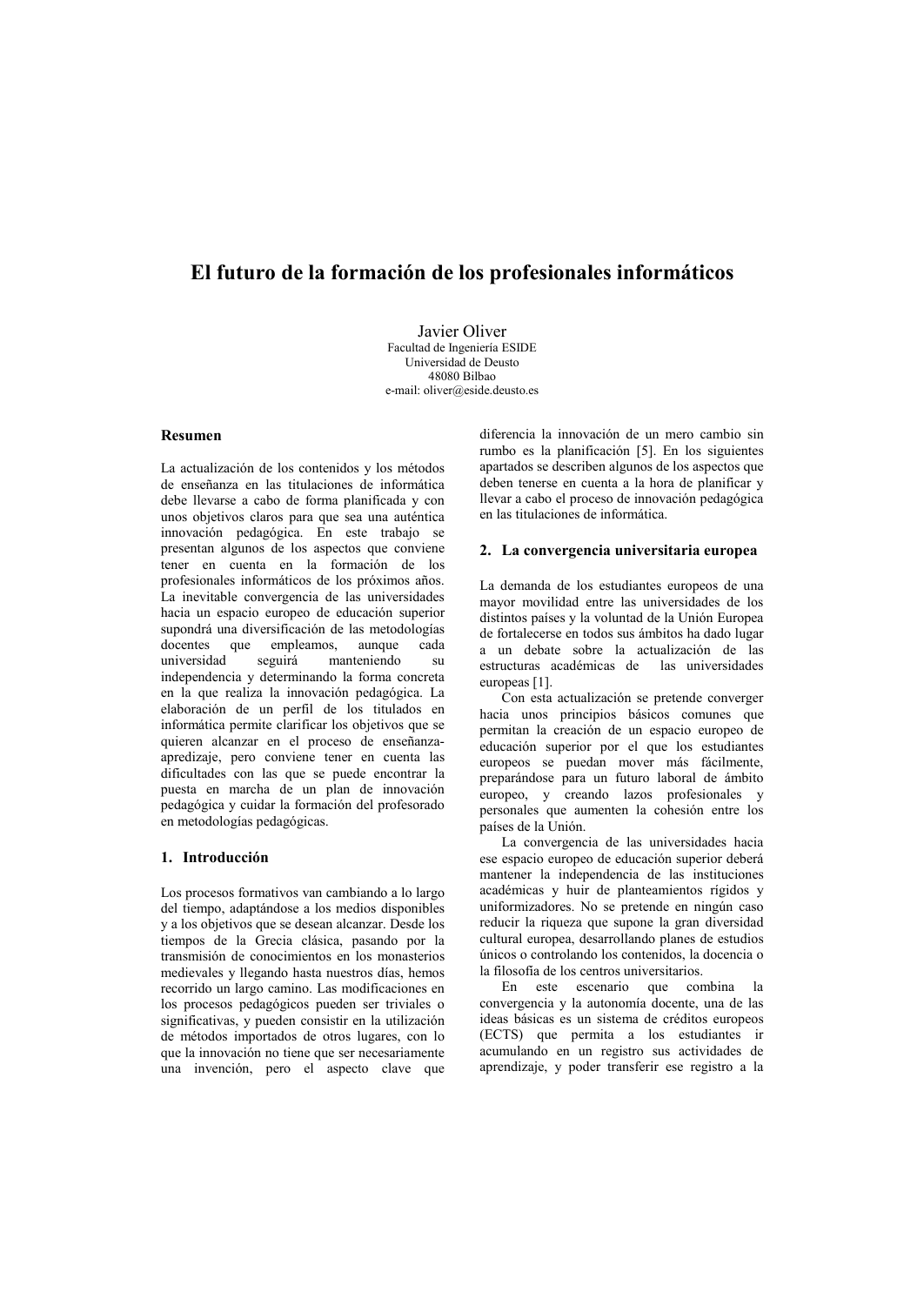universidad de su elección, promoviendo así una auténtica libertad de circulación de los estudiantes en Europa. El sistema de créditos europeos se basa no tanto en el número de horas de asistencia a clases magistrales como en los resultados del proceso de aprendizaje. Se estima que un crédito europeo equivaldrá a entre 25 y 30 horas de trabajo del alumno, incluvendo no solo las horas de clase tradicional sino también el tiempo empleado en realizar prácticas, trabajos, estudio personal o en grupo, evaluaciones, etc.

Este esquema va a promover el uso de metodologías docentes alternativas en las que las tecnologías de la información van a jugar un papel fundamental, permitiendo la distribución de contenidos vía Web, los foros de debate virtuales, las videoconferencias, la búsqueda rápida de información... Pero esto no significa que se proponga la desaparición de la clase magistral. En unas reflexiones preliminares acerca de los métodos de enseñanza y aprendizaje en el futuro espacio europeo de educación superior [1], se reconoce que la clase magistral puede ahorrar mucho tiempo al alumno presentándole de manera clara y sistemática los contenidos fundamentales de un tema. Pero se insiste en la necesidad de que el alumno realice también otras actividades como por ejemplo:

- Clases de problemas.
- Proyectos individuales o en pequeños grupos.
- Presentación de resultados en formato oral y escrito
- Búsqueda de información relevante de manera eficiente, etc.

Por lo tanto, y desde el punto de vista pedagógico, el espacio europeo de educación superior va a suponer un énfasis en la diversificación de las técnicas docentes.

## 3. Directrices de cada centro

Todo proceso de innovación docente se lleva a cabo en un contexto determinado. En nuestro caso, una parte importante de ese contexto es el Plan Estratégico vigente en la Universidad de Deusto. que marca las líneas prioritarias de actuación para los próximos años. De entre esas líneas prioritarias, se puede destacar la innovación pedagógica, entendida como un esfuerzo

planificado para adecuar nuestros métodos docentes a las demandas de los alumnos y de la sociedad [9]

Las directrices de innovación pedagógica son una guía de principios generales, para orientar el trabajo de modernización docente en la<br>Universidad de Deusto. Cada facultad y departamento deberá adaptarlas a sus objetivos y características específicas. Los elementos fundamentales del Plan Estratégico de la Universidad de Deusto en cuanto a la innovación pedagógica son:

- Desarrollo en el alumno de *actitudes* positivas hacia su propio proceso de aprendizaje.
- Adquisición de *competencias* y valores por parte del alumno.
- Utilización de un modelo de aprendizaje autónomo y significativo.

El mundo de la informática es uno de los que evoluciona con más rapidez en la actualidad por lo que los futuros profesionales informáticos tendrán que asumir una *actitud* de formación continua durante toda su vida laboral. Por ello además de cuidadosamente serie de contenidos una seleccionados, hemos de transmitir a los alumnos el gusto por el estudio y las técnicas para llevarlo a cabo con eficiencia

En cuanto a los contenidos de los planes de estudios, tradicionalmente se ha hecho hincapié en los de tipo teórico, y últimamente en los de tipo práctico (competencias) específicos de cada asignatura. Pero las empresas cada vez exigen más a los titulados en informática, incluyendo competencias de tipo general (trabajo en equipo, dominio de idiomas, liderazgo, capacidad de negociación...), e incluso determinadas actitudes o valores. Es necesario debatir acerca de cuáles de estos contenidos se pueden o se deben transmitir en una titulación de informática e incorporarlos en su caso a la lista de obietivos a conseguir.

El aprendizaje no puede conducir solamente a repetir de memoria lo expuesto por otro. A través de una actitud activa y responsable, se pretende que el alumnado interiorice y haga realmente suyo lo aprendido. El modelo de aprendizaje significativo es un proceso cíclico que se divide en cuatro partes: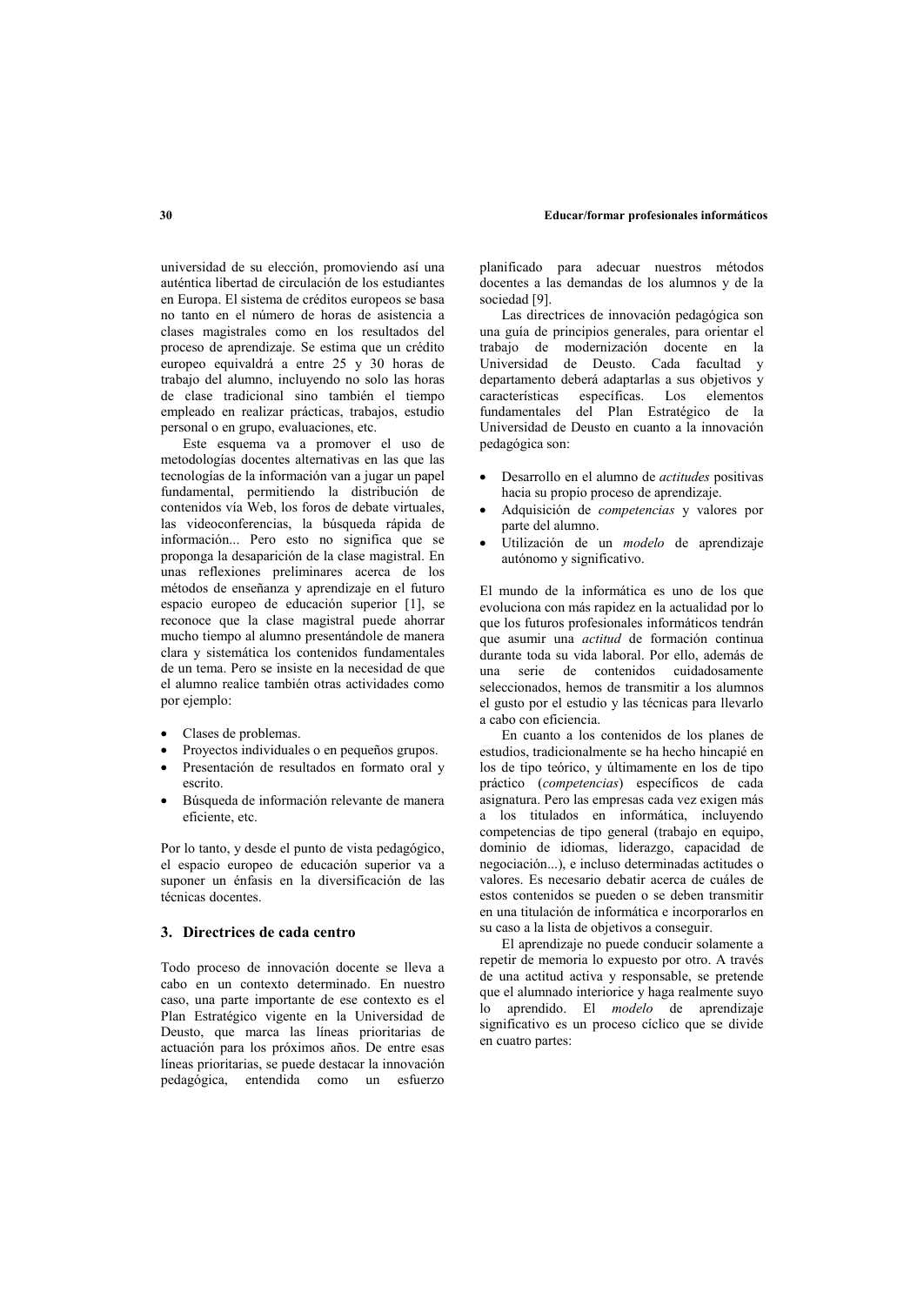### IX Jornadas de Enseñanza Universitaria de la Informática

- 1. Contexto experiencial. En esta fase se pretende que lo que se va a aprender se vincule con algo de lo que va se sabe. Hay que conseguir que el  $\overline{\mathbf{S}}$ u conocimiento  $\frac{1}{2}$ construya relacionando sus ideas y conceptos previos con la estructura y contenidos de la materia que se presenta. También hay que motivar al alumno y despertar su interés, resaltando los aspectos más importantes del tema que se va a abordar.
- 2. Observación reflexiva: el alumno debe hacerse preguntas acerca del material que se le va a presentar: ¿cómo me afecta a mí, personalmente? ¿para qué me va a servir? ¿por qué (o por qué no) me interesa? Estas preguntas suponen una reflexión y un primer paso para la interiorización.
- 3. Conceptualización: es la asimilación por parte del alumno de los contenidos teóricos. No se trata de aprender de memoria, sino de aprender entendiendo. Tras el estudio individual, pueden trabajarse los contenidos teóricos en grupo.
- 4. Experimentación activa: actividad. frecuentemente realizada en equipo, que promueve la aplicación de los contenidos teóricos con el fin de comprenderlos mejor, resolver un problema o hacer un diseño o un desarrollo

Teniendo en cuenta estas líneas maestras del Plan Estratégico en cuanto a innovación pedagógica, cada centro, titulación, departamento y en última instancia cada profesor en su asignatura puede ver cómo adaptar las líneas generales a su caso particular. La metodología que se aplique para conseguir los objetivos de innovación depende del contexto, pero se pueden citar algunas tareas como:

- Realización de encuestas para determinar el perfil que se quiere lograr en los titulados.
- Identificación de las asignaturas idóneas para el aprendizaje y evaluación de las competencias más generales.
- Búsqueda en cada asignatura de alguna actividad alternativa a la clase magistral que permita alcanzar de igual manera los objetivos docentes establecidos.
- Reconocer adecuadamente a los profesores que lleven a cabo acciones de innovación pedagógica.

# 4 Perfil del titulado

La innovación pedagógica exige tener claros los objetivos que se desean conseguir tras el proceso de enseñanza-aprendizaje, es decir, el perfil que deberá tener el futuro titulado en informática. Los titulados, al incorporarse a su puesto de trabajo, deberán satisfacer las necesidades de la empresa v de la sociedad en general, pero desde la universidad, demasiado a menudo no tenemos una visión clara de cuáles son esas necesidades. Por ello, en la definición del perfil del titulado deberán intervenir tanto los profesores de los departamentos universitarios como los exalumnos de las facultades, y las empresas que les darán trabajo y cualquier otro estamento social con el que los titulados puedan tener relación.

Todos los indicios apuntan a que las nuevas demandas de los estudiantes y de la sociedad, van a estar orientadas hacia un mayor énfasis en las competencias (conocimiento práctico) tanto específicas de un área de conocimientos como generales. El hecho de que los recursos empleados en el proceso de enseñanza-aprendizaje son finitos, obliga a revisar con espíritu crítico los esfuerzos que se dedican a la transmisión de conocimientos. En la era de la información y las telecomunicaciones. los conocimientos son cada vez más accesibles para los estudiantes y cada vez se quedan obsoletos más rápidamente. Por ello, en los próximos años tendremos que hacer más hincapié en desarrollar en los alumnos la capacidad de aprender a lo largo de toda su vida y de aplicar en la práctica lo aprendido, quizá a costa de reducir algo la cantidad de contenidos teóricos

El alumno tendrá que adoptar un papel más activo en su aprendizaje, consiguiendo que éste sea más significativo y menos memorístico. Vamos hacia un escenario en el que los profesores, más que enseñar tendremos que facilitar, motivar y dirigir el aprendizaje de los alumnos. La atención se centrará en la actividad del alumno (aprender) más que en la del profesor (enseñar).

En este perfil o descripción de las características de los titulados hay que incluir:

Conocimientos: cuáles son las áreas y los conocimientos teóricos con los que el titulado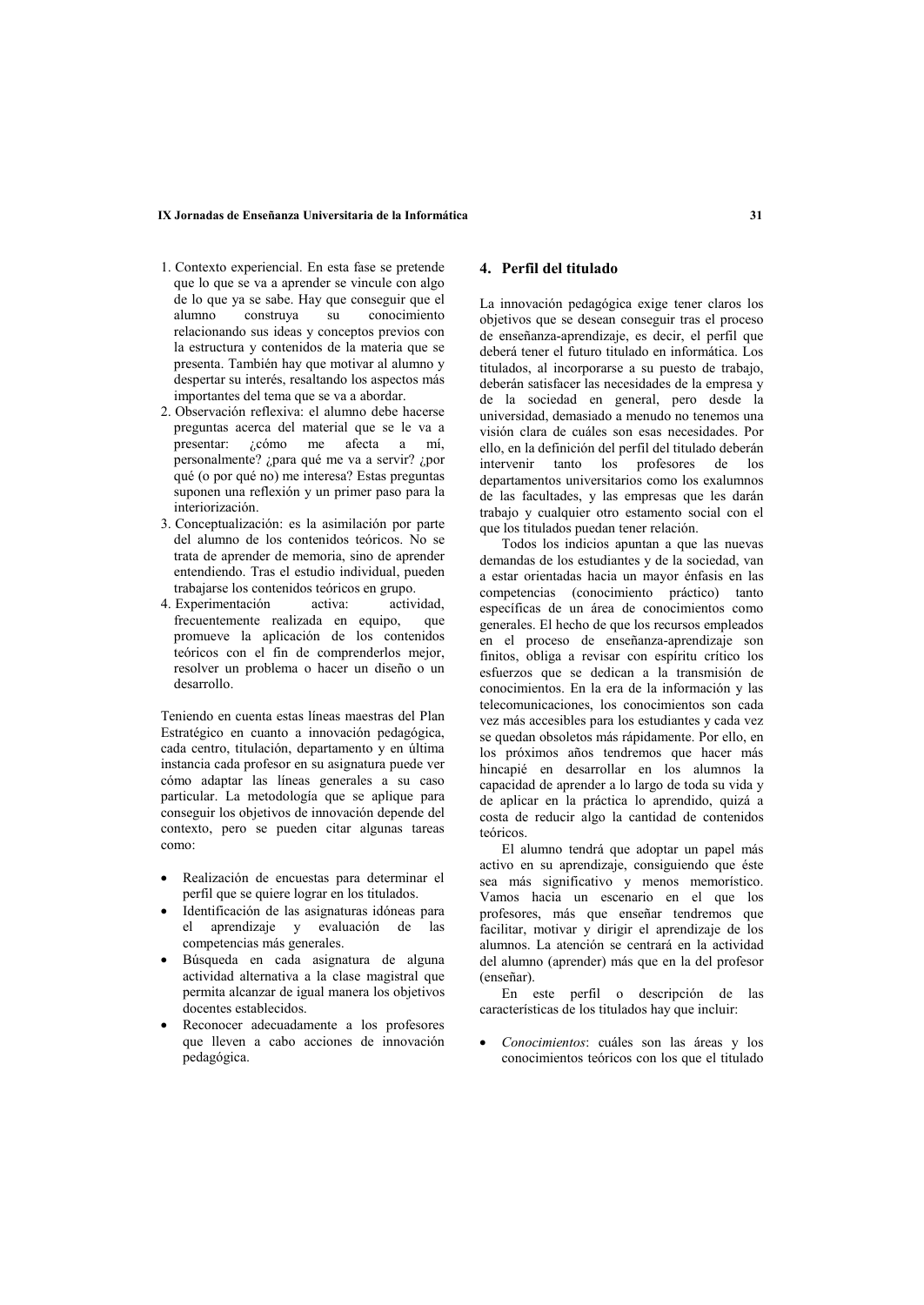#### Educar/formar profesionales informáticos

deberá estar familiarizado, es decir, qué deberá saber

- Competencias: qué deberá saber hacer. Los conocimientos teóricos son una base necesaria que en muchos casos hay que aplicar a la realización de tareas o resolución de problemas. Pero además de la aplicación práctica de conceptos de las distintas áreas de conocimiento las competencias incluven capacidades más generales, como hablar en público, manejar bibliografía o liderar un equipo de trabajo. Si queremos que nuestros alumnos desarrollen estas habilidades no podemos confiar en el azar. Hay que incluirlas en el perfil del titulado y en el programa de estudios, y hay que evaluarlas.
- Actitudes: son formas de pensar, prioridades, escalas de valores que sirven como herramienta y como guía para actuar de un forma determinada ante una situación concreta de la vida. ¿Cuáles deberán ser estos valores? Eso dependerá, entre otras cosas, del ideario de la institución universitaria y de las demandas de la sociedad. Pero si queremos que nuestros titulados sean respetuosos con el medio ambiente o sean tolerantes con el que es diferente o solidarios con el desfavorecido. alguna actividad habrá que llevar a cabo para intentar conseguirlo.

### 5. Dificultades para la innovación

Una vez tomada la decisión de llevar a cabo un proceso de innovación educativa, el primer paso es informar y motivar al profesorado, que es uno de los agentes fundamentales del cambio. La motivación deberá basarse en la constatación de que exalumnos, empresas y los propios profesores reclaman una actualización no sólo en los contenidos, sino también en los métodos de enseñanza

Este proceso de información y motivación del profesorado para el cambio puede encontrarse con muchos impedimentos [4]:

- La falta de espíritu de equipo y la ausencia de objetivos y proyectos comunes.
- tensiones Las y los enfrentamientos interpersonales.
- La falta de planificación.
- · La falta de coordinación.
- La aplicación excesivamente uniformizada de los planes de innovación sin tener en cuenta especificidades de cada  $\log$ centro departamento, asignatura o profesor.
- Formación pedagógica insuficiente y poco actualizada del profesorado.
- Falta de estímulos positivos que animen a realizar el esfuerzo que supone la innovación.
- Asignación insuficiente de recursos.
- Análisis erróneo de la situación de partida y falta de identificación de los puntos débiles
- Inercia al cambio y actitud defensiva de los profesores.
- Falta de una conexión clara entre la innovación en teoría y los métodos para llevarla a la práctica...

Uno de los obstáculos que hay que vencer a la hora de poner en marcha la innovación pedagógica, es la inercia, la tendencia que casi todos tenemos a ir acomodándonos a la realización de tareas conocidas y a rechazar la incertidumbre que supone cualquier cambio. A menudo se utiliza como argumento lo que en realidad es la constatación de una incapacidad de adaptación: "es que eso siempre se ha hecho así". La repetición rutinaria de contenidos y metodologías transmite al profesor una sensación de seguridad y estabilidad. Sin embargo los profesores tenemos que llegar al convencimiento de que una actitud de permanente cuestionamiento de nuestras actividades nos va a permitir la incorporación gradual de innovaciones que vayan mejorando constantemente nuestros resultados.

Otra dificultad importante que hay que salvar para que la innovación pedagógica funcione es la ausencia de espíritu de equipo. La innovación es un trabajo de grupo en el que hay que involucrar al mayor número posible de personas. En ocasiones un individualismo extremo, o una libertad de cátedra entendida en su acepción más negativa puede llevar a algún profesor a actuar sin tener en cuenta el contexto en el que se encuentra, dificultando la consecución de los objetivos de las demás asignaturas. En otros casos no solo existe la desconexión sino una franca rivalidad, debida a enfrentamientos personales o a una competencia por recursos académicos o fondos financieros. El éxito de la innovación pedagógica depende de la creación de una conciencia de equipo entre todos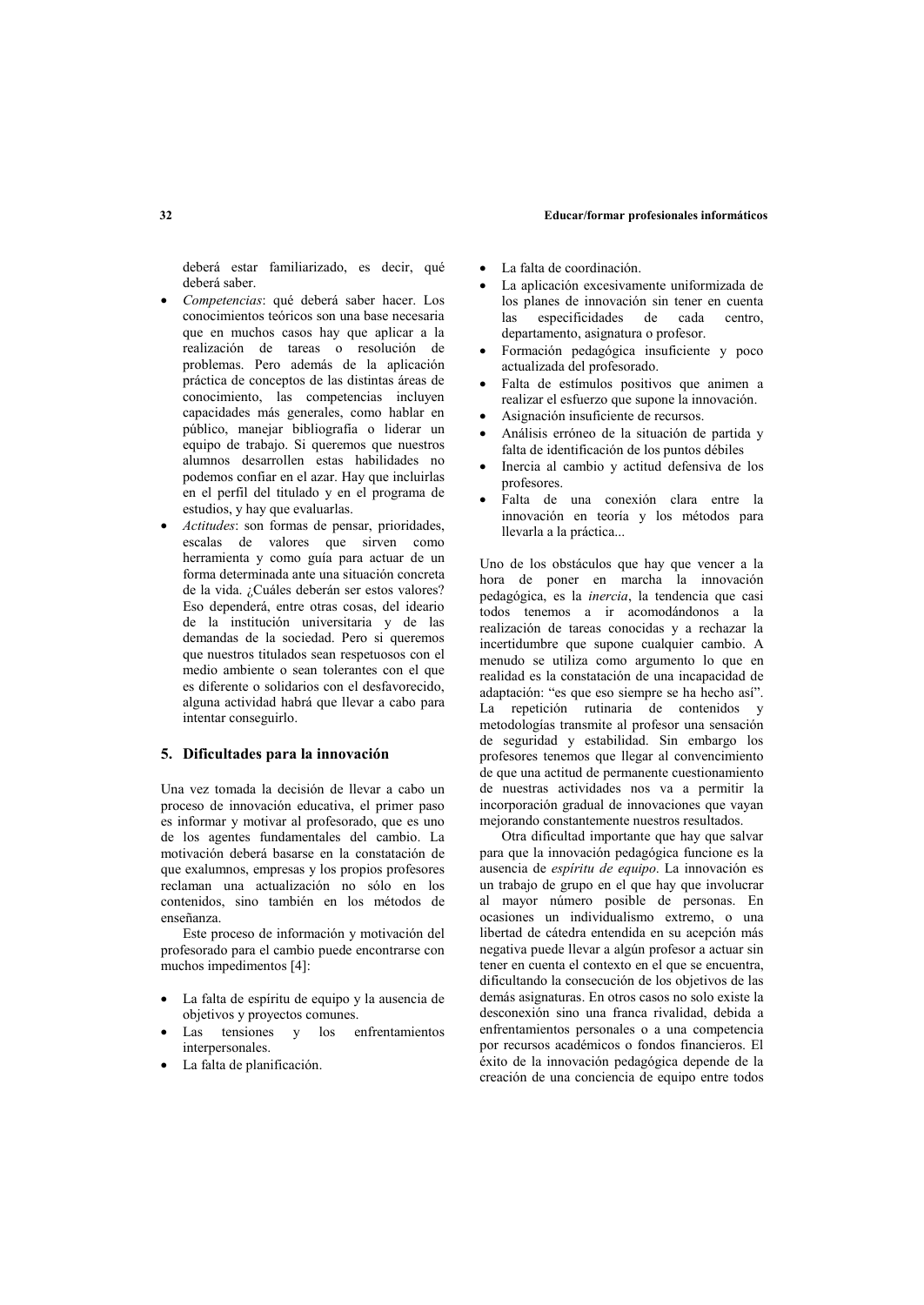### IX Jornadas de Enseñanza Universitaria de la Informática

los profesores, de una serie de objetivos comunes que dejen en un segundo plano las legítimas discrepancias.

Para poder acometer con éxito una innovación pedagógica hay que partir de una situación en la que el profesorado se encuentre a gusto con su trabajo y con sus *condiciones laborales*. Si se dan situaciones de descontento, de excesiva carga de trabajo, con cambios constantes en los contenidos que provocan una sensación de no poder llegar a todo, interminables sesiones de corrección, reuniones, casos de amiguismo o de auténtica corrupción no se puede contar con el profesorado para llevar a cabo un proceso de innovación.

Una reforma educativa rara vez tiene éxito y cala de verdad en los agentes que tienen que desarrollarla si viene impuesta desde la dirección o se trata de una lev de obligado cumplimiento. La excesiva burocratización y rigidez de un plan de reforma es uno de los mayores enemigos para su realización. Es necesario compaginar la coordinación y la dirección del proceso con una cierta flexibilidad y adaptación a cada individuo, de manera que la dinámica del cambio vaya tanto de abajo a arriba como de arriba abajo en la organización.

### 6. Algunas técnicas docentes alternativas

La innovación pedagógica supone en algunos casos, la utilización de técnicas docentes con las que los profesores no están suficientemente familiarizados. Por este motivo, los profesores debemos tener una actitud de aprendizaje v actualización permanentes, no solamente en cuanto a los conocimientos de las asignaturas que impartimos, sino también en cuanto a las técnicas pedagógicas.

No se trata de hacer desaparecer la clase magistral de toda la vida, sino de complementarla con otras técnicas docentes que aprovechen mejor los distintos estilos de aprendizaje de los alumnos y que les ayuden a alcanzar ese perfil de conocimientos, competencias y actitudes que las empresas buscan y la sociedad en general les demanda.

Las empresas que contratan a los titulados en informática les van a pedir que sean capaces de buscar información y procesarla de manera crítica. hablar en público y expresarse con corrección y claridad, analizar problemas y proponer

soluciones, etc. El modelo docente basado en clases magistrales no desarrolla estas capacidades, por lo que si se pretende que el alumno las adquiera, debe ser complementado con otras técnicas pedagógicas. A continuación se presentan algunas de estas técnicas que en función de factores como el tipo de asignatura, número de alumnos y experiencia del profesor, pueden servir para conseguir alguno de los objetivos del perfil docente de los titulados.

El método del caso consiste en presentar a los alumnos ejemplos de la vida real para que sirvan de base al aprendizaje [2]. El caso se presenta en forma de narración detallada, y su análisis suele incluir la participación activa de los alumnos. Es fundamental que los casos que se presentan a los alumnos se elijan cuidadosamente para conseguir los objetivos pretendidos. Algunas de las características de esta técnica docente son:

- El estudio de los casos se presta a utilizar el trabajo en grupo, con lo que el estudiante se familiariza con una forma de trabajo y toma de decisiones que será muy habitual en su vida laboral.
- Al tratarse de situaciones complejas, se fomenta la capacidad de análisis y la identificación de los aspectos fundamentales de un problema.
- Los puntos de vista diferentes pueden generar discusiones con lo que el profesor puede trabajar objetivos como la tolerancia, el respeto mutuo o la negociación.
- Es muy importante la capacidad del profesor para moderar la discusión, llevándola hacia los aspectos que más le interese destacar.

El trabajo cooperativo consiste en que los miembros de un grupo colaboren entre sí para obtener un objetivo común. Hay que destacar que no todo el trabajo en grupo es necesariamente trabajo cooperativo. En ocasiones se establecen relaciones de competencia entre los miembros de un grupo, con lo que cada individuo quiere destacar con respecto a los demás, llegando incluso a obstaculizar su trabajo. Para que un equipo de personas llegue a realizar un trabajo cooperativo de aprendizaje deben darse una serie de requisitos mínimos [7]: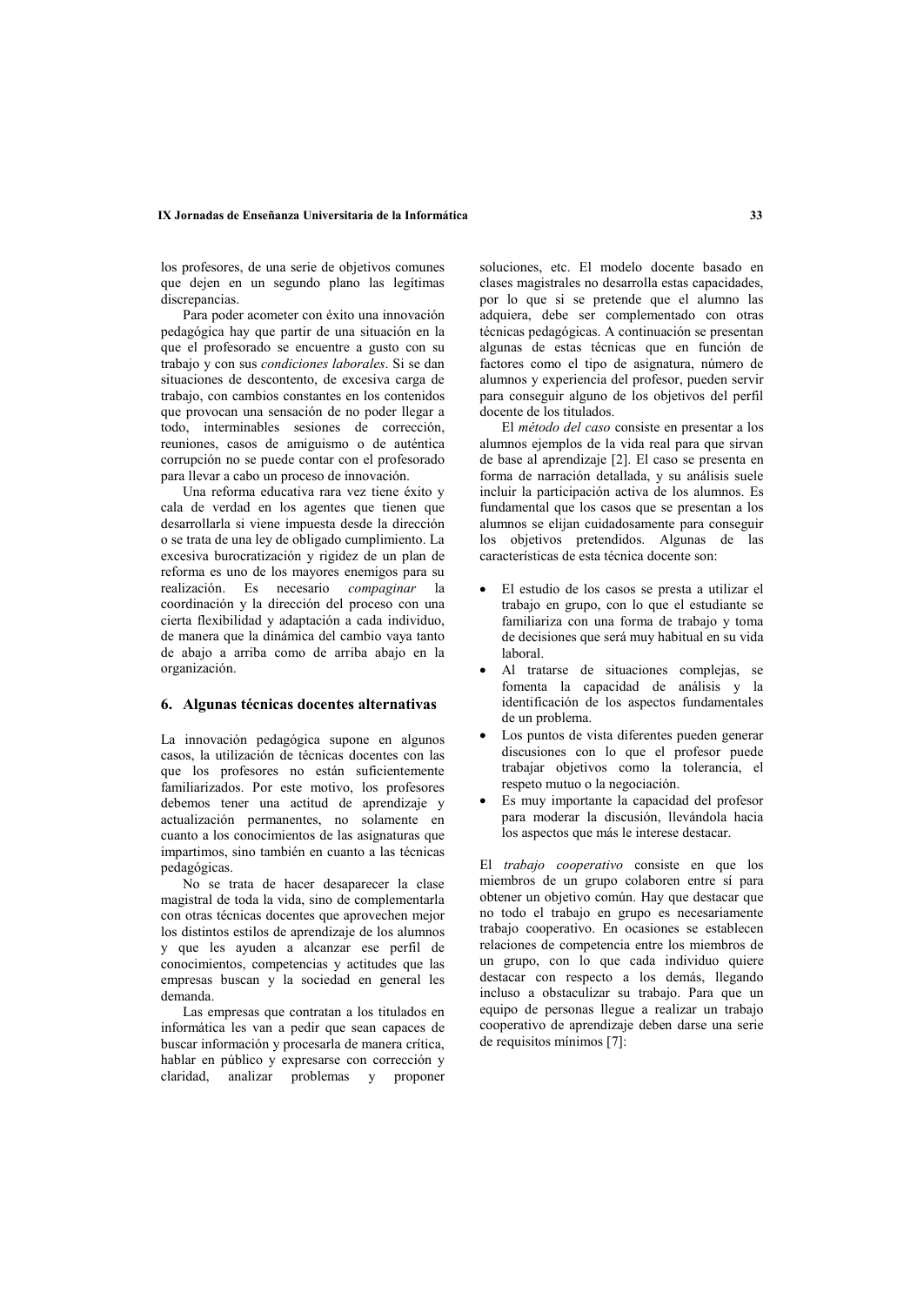#### Educar/formar profesionales informáticos

- Interdependencia positiva entre los miembros del equipo, es decir, la percepción de que no se puede tener éxito en la tarea si no lo tienen también los demás miembros del equipo.
- Ayuda mutua. Una buena parte de la tarea de cada individuo es avudar a los demás a que realicen la suya, y llevar a cabo una crítica constructiva del trabajo de los demás.
- Cada individuo debe hacerse responsable de la parte de trabajo que le corresponde, y no rehuir las tareas confiándoselas a los demás.
- · Después de una sesión de aprendizaje cooperativo cada individuo debe estar mejor preparado para llevar a cabo esa misma tarea solo. De esta manera, el trabajo en equipo debe servir como potenciador del aprendizaje, dejando al individuo en mejores condiciones para el trabajo individual.
- Una buena comunicación interpersonal. Para que los miembros de un grupo puedan llevar a cabo una tarea en común. deberán conocerse y tener confianza mutua, ser capaces de comunicarse con precisión y sin ambigüedades, aceptarse y apoyarse entre sí y resolver los conflictos que puedan presentarse de manera eficaz.

Otra técnica docente que puede resultar de utilidad es el aprendizaje basado en proyectos [3]. Los alumnos tienen que crear un producto o desarrollar un servicio que satisfaga una necesidad real, y mientras trabajan de manera autónoma van elaborando su propio conocimiento. En este contexto, la exposición de contenidos por parte del profesor es solo un método más para adquirir información. El objetivo no es memorizar unos apuntes, sino llevar a cabo un proyecto que tiene una finalidad fuera del contexto del aula [6, 8]. Este tipo de actividad obliga a desarrollar capacidades muy valoradas en las empresas como la búsqueda y procesamiento crítico de la información, el trabajo en grupo y la resolución de problemas. Es importante elegir proyectos cuya realización permita alcanzar los objetivos de aprendizaje deseados.

La utilización de éstas y otras técnicas alternativas a la clase magistral no es sencilla. requiere un mínimo de experiencia del profesor, y puede no adaptarse a todas las situaciones de enseñanza-aprendizaje.

### 7 Conclusión

La actualización de los contenidos y métodos docentes de las titulaciones de informática es un proceso que debe estar planificado y tener unos objetivos claros.

La convergencia universitaria hacia un espacio europeo de educación superior significará  $\mathbf{m}$ acercamiento entre las instituciones académicas y una diversificación de los métodos de enseñanza para la que debemos comenzar a prepararnos.

Se han presentado las directrices de innovación pedagógica del Plan Estratégico de la Universidad de Deusto, que se centran en desarrollar en los alumnos actitudes positivas hacia el aprendizaje, hacer hincapié en la adquisición de distintas competencias y basar el aprendizaje en un modelo autónomo y significativo.

La definición de un perfil de los titulados sirve para clarificar los objetivos que se pretenden conseguir. La puesta en marcha de la innovación se enfrenta a dificultades que conviene prever y conocer, y exige una formación continua del profesorado en aspectos de innovación nedagógica.

#### **Referencias**

- de [1] Área Relaciones Internacionales Universidad de Deusto. Tuning Educational 2002 Structures  $in$ Europe. (http://www.relint.deusto.es/TU NINGProject/index.htm)
- [2] Asopa, V.N. y Beye, G. Management of Agricultural Research: The case method. 1997 (http://www.fao.org/docrep/W750  $0E/\sqrt{7500e0b}$ .htm)
- [3] Buck Institute for Education. An overview of project **Based** Learning. 2002 (http://www.bie.org/pbl/)
- [4] Carbonell, J. La aventura de innovar. Morata, 2001
- [5] Huberman, A.M. Cómo se realizan los cambios en la educación: una contribución al estudio de la innovación. Unesco: OIE, 1973.
- [6] Kearsley, G. y Shneiderman B. Engagement theory: a framework for technology based teaching and learning. 1999

### $34$